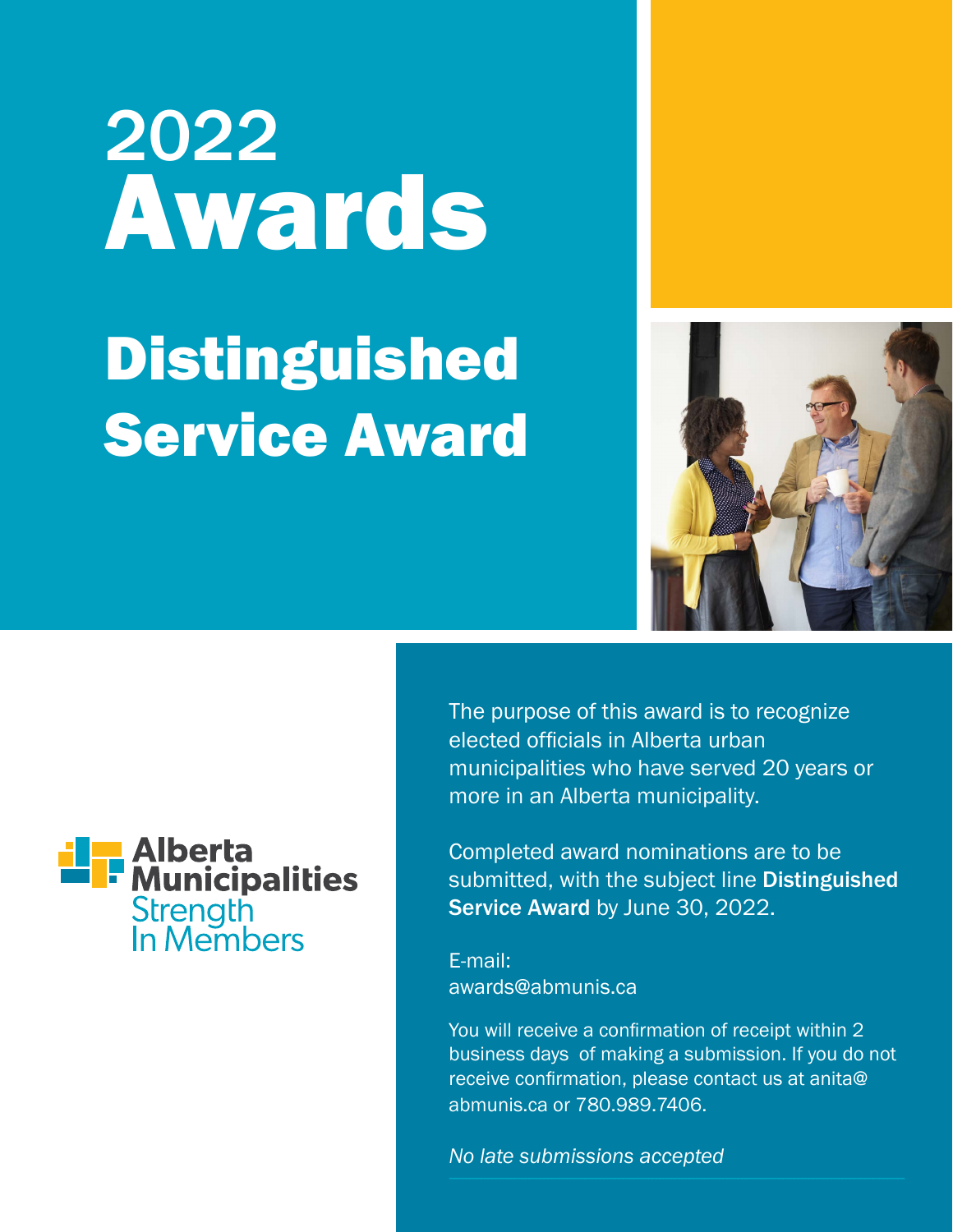## Distinguished Service Award

The purpose of this award is to recognize elected officials of Alberta urban municipalities who have served 20 or more years in an Alberta municipality.

| <b>Criteria</b>           | To be nominated for the award, an elected official must have<br>at least 20 years of service on an Alberta municipal council.                                         |
|---------------------------|-----------------------------------------------------------------------------------------------------------------------------------------------------------------------|
| <b>Nominating Process</b> | A Council may nominate a peer for the Distinguished Service<br>Award by completing the nomination form.                                                               |
|                           | The Municipal Secretary or City Clerk is to confirm the start<br>date of the period of service by completing the appropriate<br>section of the award nomination form. |
|                           | The award nomination form shall be supported by biographical<br>information on the nominee's contribution to the community.                                           |
| <b>Award Committee</b>    | The award committee is Alberta Municipalities' Executive<br>Committee. After approval, recipients will be notified of their<br>selection.                             |
| <b>Type of Award</b>      | The award will be a certificate, plaque or other form of suitable<br>recognition.                                                                                     |
| <b>Time of Award</b>      | The award will be presented during the fall of 2022.                                                                                                                  |